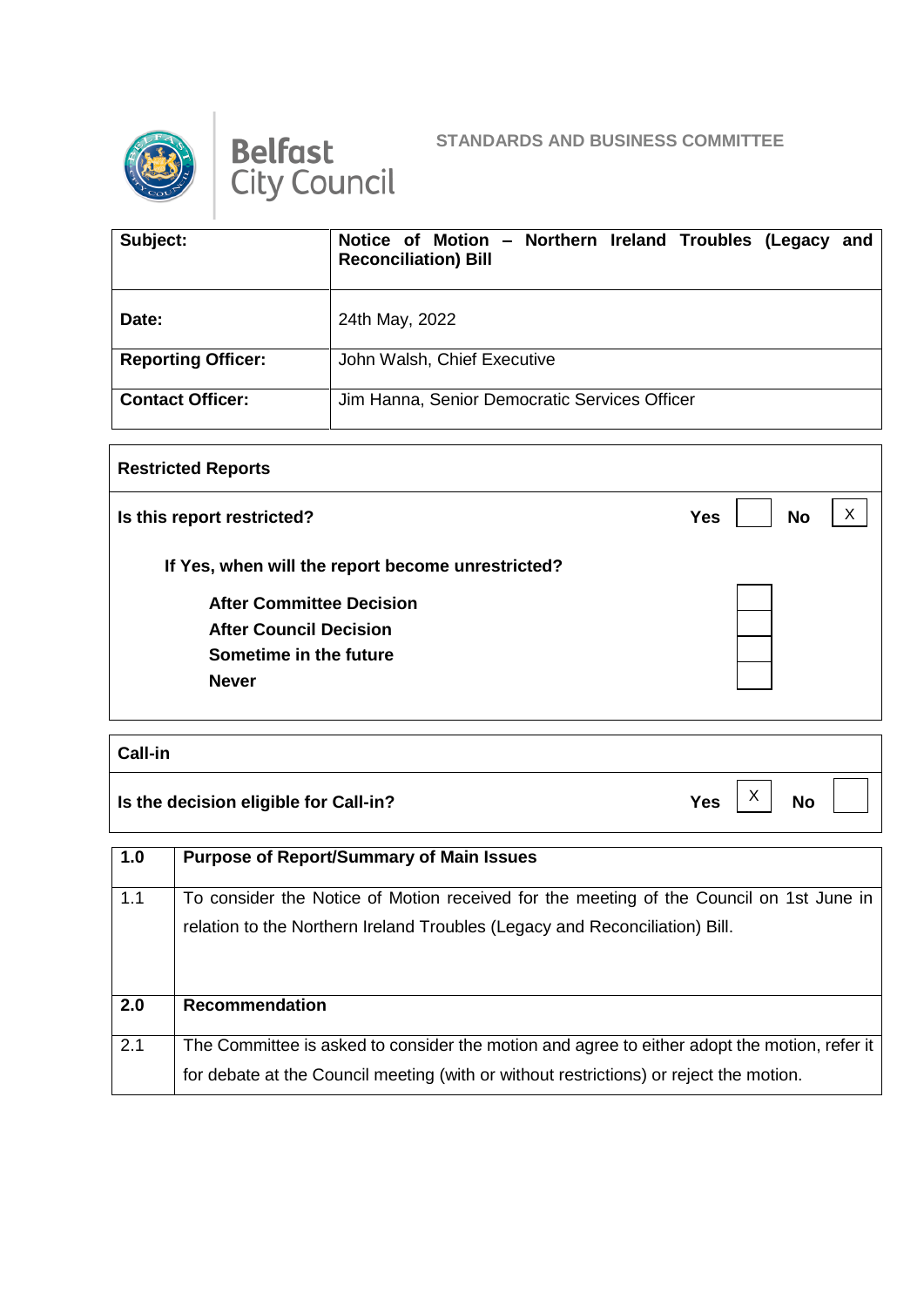| 3.0 | <b>Main Report</b>                                                                                                                                                                                                                                                                                                                                                                                                                                                                                                                                                                                                   |                                                                                                                                                                                                                                                                                                                                                                                                      |  |  |
|-----|----------------------------------------------------------------------------------------------------------------------------------------------------------------------------------------------------------------------------------------------------------------------------------------------------------------------------------------------------------------------------------------------------------------------------------------------------------------------------------------------------------------------------------------------------------------------------------------------------------------------|------------------------------------------------------------------------------------------------------------------------------------------------------------------------------------------------------------------------------------------------------------------------------------------------------------------------------------------------------------------------------------------------------|--|--|
|     | <b>Key Issues</b>                                                                                                                                                                                                                                                                                                                                                                                                                                                                                                                                                                                                    |                                                                                                                                                                                                                                                                                                                                                                                                      |  |  |
| 3.1 | The Committee will be aware Standing Orders 13 (m) to (r) as agreed by the Council at its<br>meeting on 4th October is as follows:                                                                                                                                                                                                                                                                                                                                                                                                                                                                                   |                                                                                                                                                                                                                                                                                                                                                                                                      |  |  |
| 3.2 | (m)                                                                                                                                                                                                                                                                                                                                                                                                                                                                                                                                                                                                                  | The Standards and Business Committee will have delegated authority to adopt or<br>reject Notices of Motion. The Lord Mayor will indicate at the Council meeting those<br>Notices of Motion that have been considered by the Standards and Business<br>Committee and whether such Notices of Motion were rejected or adopted. In<br>either case, the proposer only may speak on the issue at Council. |  |  |
|     | (n)                                                                                                                                                                                                                                                                                                                                                                                                                                                                                                                                                                                                                  | The Standards and Business Committee will refer all Notices of Motion directly to<br>a standing committee when the matter to which the Notice of Motion refers falls<br>within the remit of that committee. At Council, the Lord Mayor will indicate that the<br>Notice of Motion was received and referred. There will be no speakers on such<br>Notices of Motion at Council.                      |  |  |
|     | (0)                                                                                                                                                                                                                                                                                                                                                                                                                                                                                                                                                                                                                  | The Standards and Business Committee will refer Notices of Motion for<br>consideration by full Council when the Notice of Motion relates to a strategic or<br>constitutional matter.                                                                                                                                                                                                                 |  |  |
|     | (p)                                                                                                                                                                                                                                                                                                                                                                                                                                                                                                                                                                                                                  | The Standards and Business Committee will not have the power to amend the<br>wording of any Notice of Motion that is being referred to the full Council for debate.                                                                                                                                                                                                                                  |  |  |
|     | (q)                                                                                                                                                                                                                                                                                                                                                                                                                                                                                                                                                                                                                  | Any amendments to Notice of Motions to be proposed at the Council are to be<br>furnished at least one day in advance of going to the full Council and will be<br>circulated to Party Group Leaders in advance of the Council meeting.                                                                                                                                                                |  |  |
|     | (r)                                                                                                                                                                                                                                                                                                                                                                                                                                                                                                                                                                                                                  | In referring any matter to the full Council, the Standards and Business Committee<br>may determine to restrict contributions to the debate in relation to any Notice of<br>Motion to one per political party. At the Council meeting, the Lord Mayor will<br>clearly indicate if the restriction applies.                                                                                            |  |  |
| 3.3 | The following motion has been received:                                                                                                                                                                                                                                                                                                                                                                                                                                                                                                                                                                              |                                                                                                                                                                                                                                                                                                                                                                                                      |  |  |
|     | <b>Northern Ireland Troubles (Legacy and Reconciliation) Bill</b>                                                                                                                                                                                                                                                                                                                                                                                                                                                                                                                                                    |                                                                                                                                                                                                                                                                                                                                                                                                      |  |  |
|     | "This council, noting the UK government's introduction of the Northern Ireland Troubles<br>(Legacy and Reconciliation) Bill, believes that the proposals within this Bill fail to honour the<br>UK's obligation under the European Convention on Human Rights (ECHR) to carry out<br>proper investigations into deaths and serious injuries that occurred during the NI conflict.<br>This council also recognises this bill is a unilateral move by the UK government to abandon<br>its commitment to the Stormont House Agreement, again demonstrating contempt for<br>agreements made with international partners. |                                                                                                                                                                                                                                                                                                                                                                                                      |  |  |
|     | prosecution.                                                                                                                                                                                                                                                                                                                                                                                                                                                                                                                                                                                                         | Furthermore, this Council echoes fears made by civil society and victims organisations that,<br>under these proposals, the Secretary of State may in practice decide who gets immunity from                                                                                                                                                                                                          |  |  |